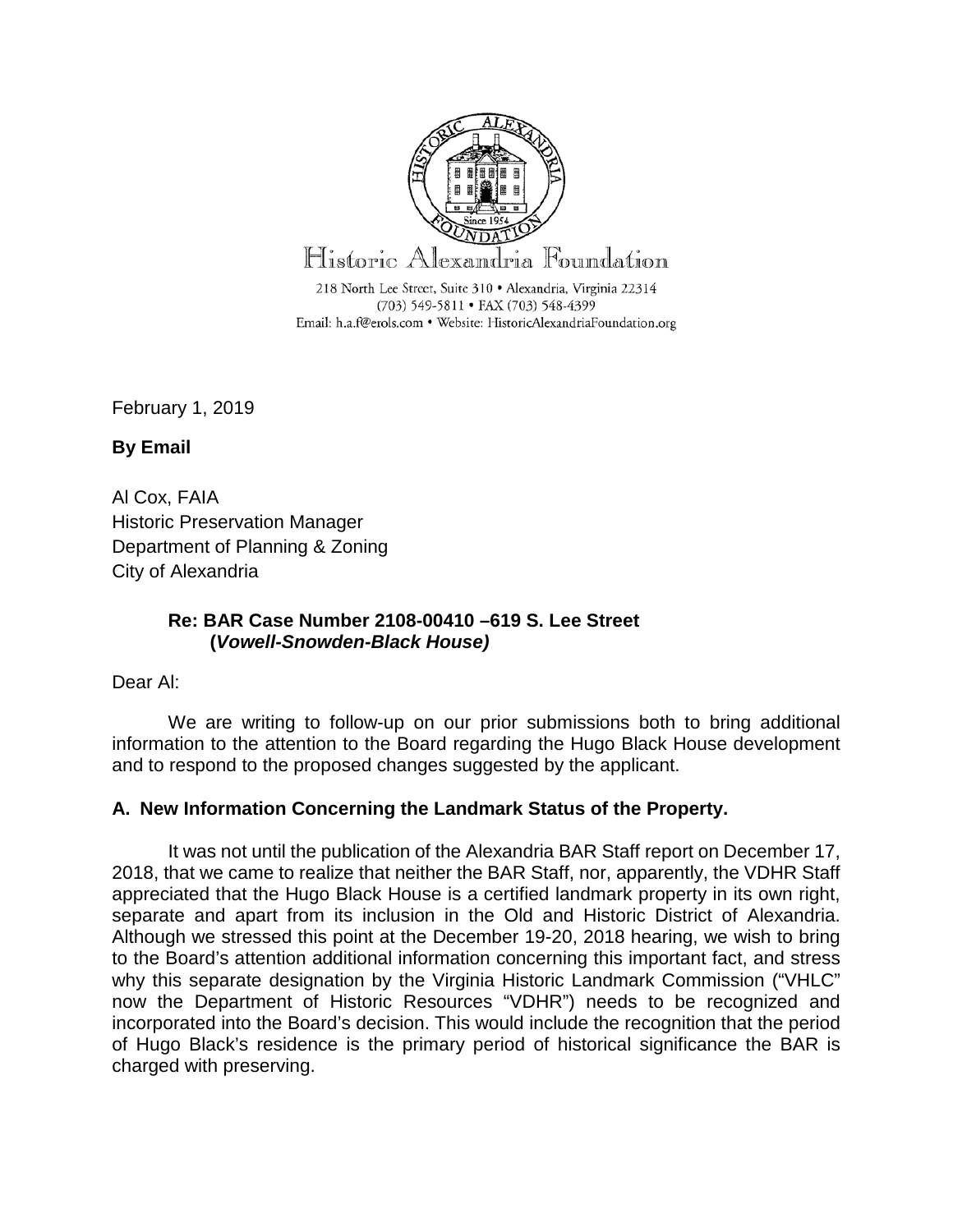Under current state law:

B. For the purposes of this chapter, *designation by the Board of Historic Resources* shall mean an act of official recognition designed (i) to educate the public to the significance of the designated resource and (*ii) to encourage local governments and property owners to take the designated property's historic, architectural, archaeological, and cultural significance into account in their planning*, the local government comprehensive plan, *and their decision making*. Such designation, itself, shall not regulate the action of local governments or property owners with regard to the designated property.

Va. Code Ann. § 10.1-2204 (emphasis added). Consistent with the requirements of the Certified Local Government law and regulations, 54 U.S.C. § 3025, et seq.; 36 C.F.R., Part 61, the City of Alexandria requires the BAR to take this designation into account in its decision making. *See* Alex. Zoning Ord. § 10-105(A)(2)(c)("the impact on the historic setting"), (g)("The extent to which the building or structure will preserve or protect historic places and areas of historic interest in the city.").

On December 30, 1969 the Hugo Black House was designated by the VHLC as a certified landmark. Deed Book 704, Page 494-95. The VHLC designation was in furtherance of its statutory mandate to "*designate as an historic landmark, the buildings, structures and sites* which constitute *the principal historical, architectural* and archaeological sites *which are of State-wide or national significance."* 1966 Va. Acts Ch. 632, § 4(a)(emphasis added); *see* 3 Former Va. Code Ann. § 10-138 (1973 Repl. Vol.); *accord* Va. Code § 10.1-2204(A)(1). *That Landmark designation was a necessary predicate for the Commission to obtain the easement on this property*. 1966 VA. Acts Ch. 632 § 8; Former Va. Code Ann. § 10-142 (1973 Repl. Vol.). Such a designation is separate and apart from the VDHR's duty to prepare and publish a register of landmark property. 1966 Va. Acts. Ch. 632, § 4(b); Former Va. Code § 10-138(b); Va. Code § 10.1-2202(7)(current).

The Landmark designation was also a necessary predicate for the substantial tax relief the property has enjoyed for nearly 50 years, and its recognition by the tax assessment office confirms the City's recognition of the landmark status. In 1969 when the Black easement was recorded, the statute provided that

In any case in which the Commission *designates a structure or site as a certified landmark*, it shall notify the official having the power to make assessments of properties for purposes of taxation within the … city in which the structure or site is located *and such designation* and notification shall be, prima facie, evidence that the value of such property for commercial, residential or other purposes is reduced by reason of its designation.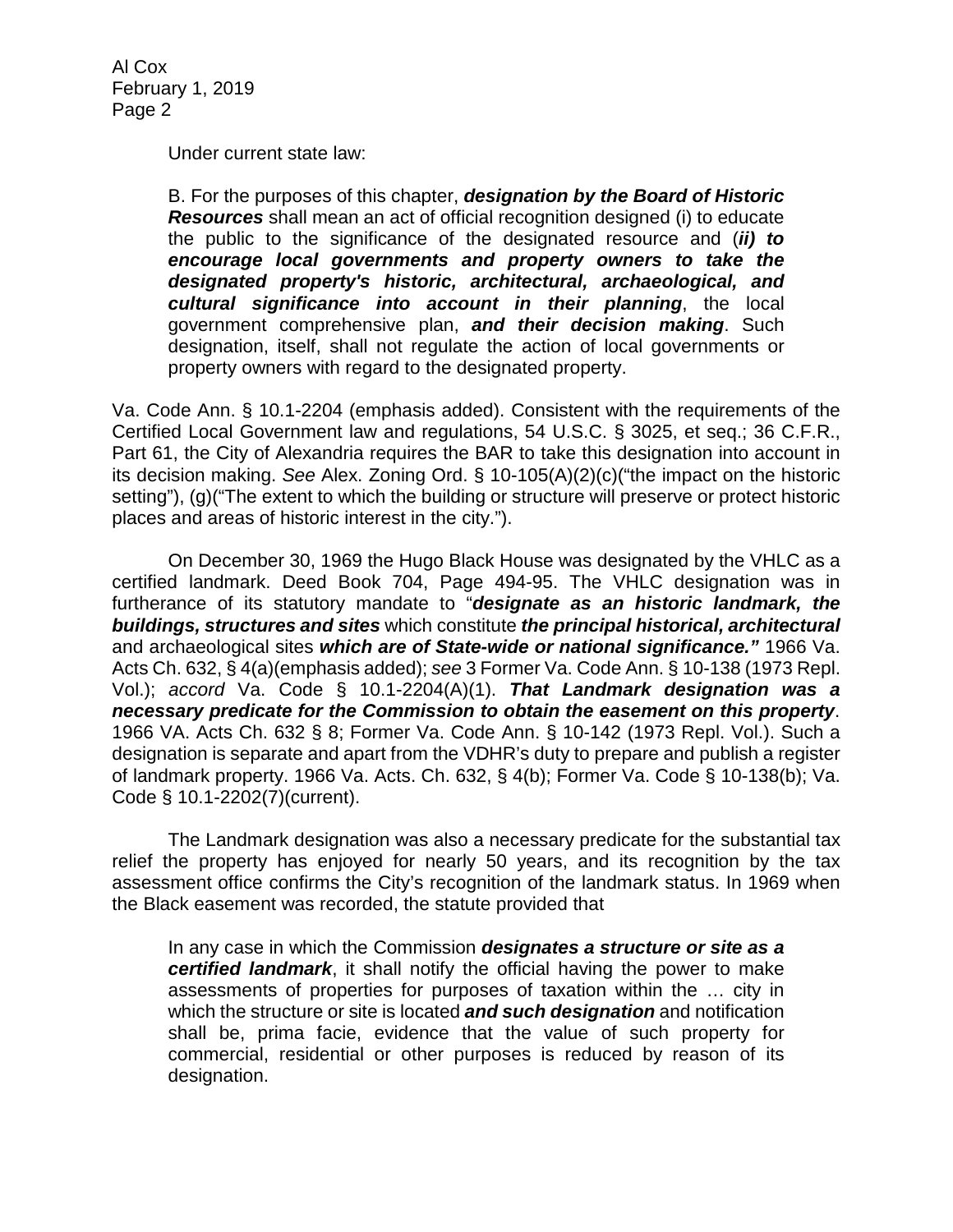1966 Va. Acts Ch. 632 § 5 (emphasis added); Former Va. Code § 10-139 (1973 Repl. Vol); *see* Va. Code § 10.1-2207 & 58.1-3205 (current Code). Similarly, Section 8 of the statute creating the VHLC provided that:

§ 8. Whenever the Commission, with the consent of the landowner, *certifies property as being a registered landmark*, it may seek and obtain from such landowner such restrictions upon the use of the property as the Commission finds are reasonable and *calculated to perpetuate and preserve the features which led it to designate such property as an historical landmark*. All such agreements … shall be in writing, and when duly signed, shall be recorded in the clerk's office of the … city wherein deeds are admitted to record and when so recorded shall be notification to tax assessing officials of the restrictions set forth. Such restrictions shall be observed by the tax assessing officials of such … city in placing a lower valuation upon such property in future assessments or reassessments of real estate.

1966 Va. Acts. Ch. 632, § 8 (emphasis added); Former Va. Code § 10-142 (1973 Repl. Vol.); *see* Va. Code § 10.1-2207 (current law).

Because of these provisions, the tax accessors office has recognized the Landmark designation since 1970 when the assessment was reduced from a calculation based on 12 buildable lots to a single lot subject to an Open Space Land Act easement. Former Va. Code Ann. § 10-142 (1973 Repl. Vol.); *see* Va. Code § 10.1-2207 ("Where the Commonwealth has obtained from a landowner an easement … so as to preserve those features which lead to the designation of that property as an historic landmark" assessments shall reflect change in market value as prescribed by Va. Code § 58.1- 3205). The original reduction in the tax assessment for the Hugo Black House and property was nearly 60%. That reduction was expected to increase as the value and scarcity of the vacant land in Old Town has increased.

Lest there be any question whether the recital and the acceptance of the Easement satisfied the requirements for certification of the property as a Landmark (and the commensurate reduction of annual real estate tax assessments that the property has enjoyed as a consequence.), a review of the publicly available records should put this question to rest. It also serves to highlight the clear intent that the landmark designation — and the easement that was taken to protect that landmark resource — included the extensive gardens at the Hugo Black House.

Attached is the December 11, 1969 Memorandum from James W. Moody, Jr., the first Executive Director of the VHLC, seeking approval of the easement transaction from the members of the Commission. Mr. Moody described the genesis of the easement transaction the landmark designation as follows: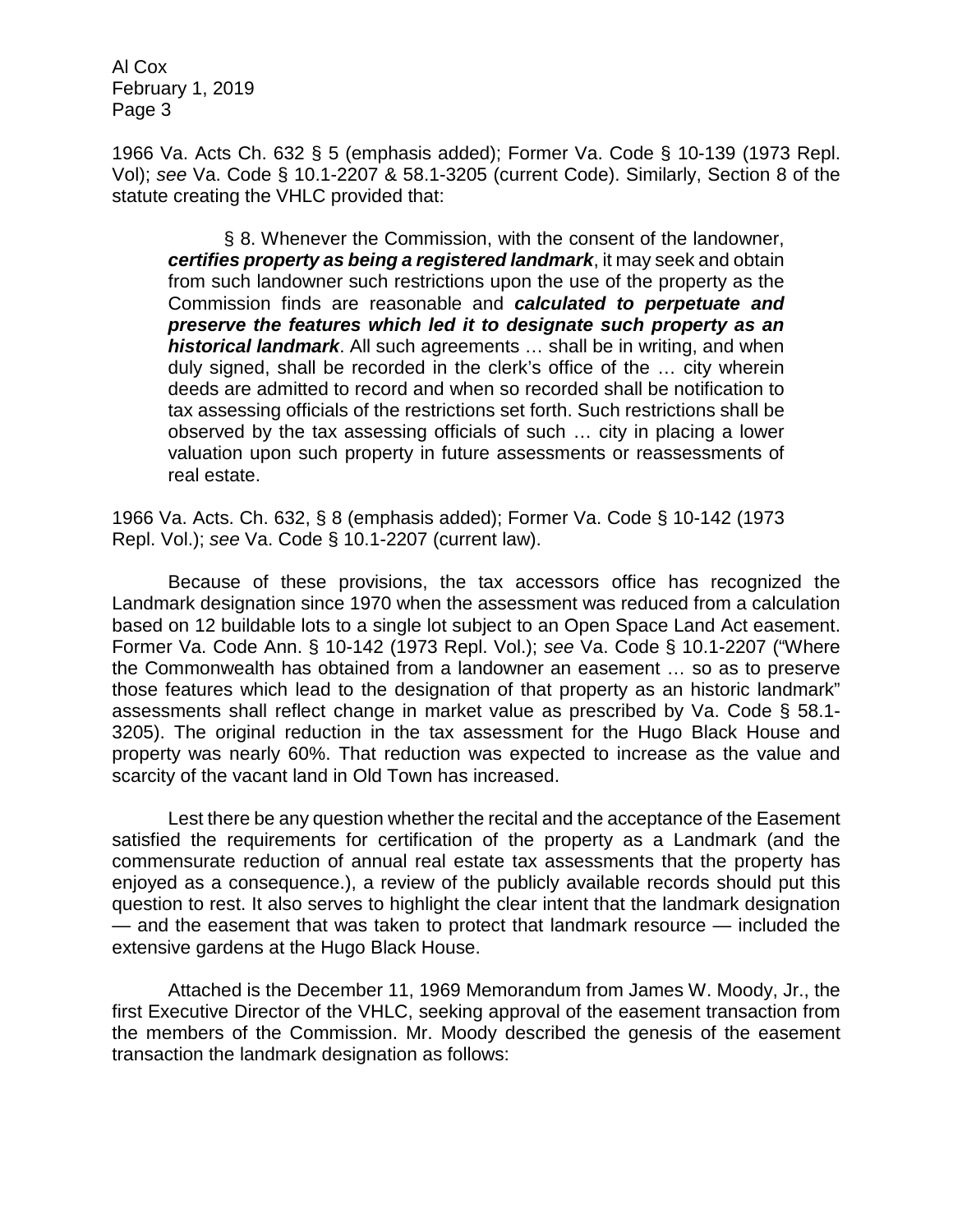> The staff has visited the house and has made an assessment of the situation. In this I was assisted by Messrs. Fishburne and Loth of our Staff, and of special help was Mr. Elbert Cox, Director of the Commission of Outdoor Recreation, whom we invited along. George Freeman, the attorney who is so skilled in matters relating to easements, was also with us.

> *It is the unanimous and unreserved opinion of the group that Justice Black's house has ample historical quality — past, present, and future*  — as well as architectural distinction. *Furthermore, the space around the house is an essential element in a neighborhood where every scrap of available land supports a new townhouse, some only eighteen feet wide, with a garden to match.*

Moody to VHLC (12/11/1969)(LOV MSS, Virginia State Library & Archives Office of the State Librarian, Historic Landmark Commission Corresp. & Data Files 1966-1975, Box 1)(copy attached)(emphasis added). When referencing the "present, and future" of the property, Mr. Moody was clearly referencing the significant association with Justice Hugo Black and the prominent place Justice Black already held in the History of the United States. The "future" reference was clearly to the fact that in 1969 Justice Black was still alive and serving as a Justice of the United States Supreme Court.

The record documents that Mr. Moody, provided the full Commission with the draft easement — including the Landmark certification — along with a written ballot for the Commission's decision. The Easement was drafted by George Freeman of Hunton & Williams (who is still noted in VDHR materials as the author of the Open Space Land Act). The easement was noted as being "similar in all respects to the one the Commission holds on the Old Mansion at Bowling Green *and its purpose is identical: to help save a fine house in an appropriate setting that contributes much to the environment*." *Id.*

The Minutes of the January 6, 1970 Meeting of the Virginia Historic Landmarks Commission show that:

Mr. Moody reported that the easement from Justice Hugo L. Black on his property at 619 South Lee Street in Alexandria was recorded on December 31, 1969*. Permission was granted by the State Attorney General's office for Mr. Moody to sign the easement for the Commission and the transaction was approved by the Governor's office.*

VHLC Minutes (1/6/1970) at 2 (emphasis added)(LOV MSS, Virginia Historic Landmarks Commission: Minutes and Records, 1966-1973)(copy attached). As we have already pointed out, the Open Space Land Act only allowed the Virginia Historic Landmarks Commission to take such an easement on property that was a designated landmark, *and the fact that the easement covered the entire lot — gardens as well as the house confirms that the landmark designation was not limited to the Vowell-Snowden-*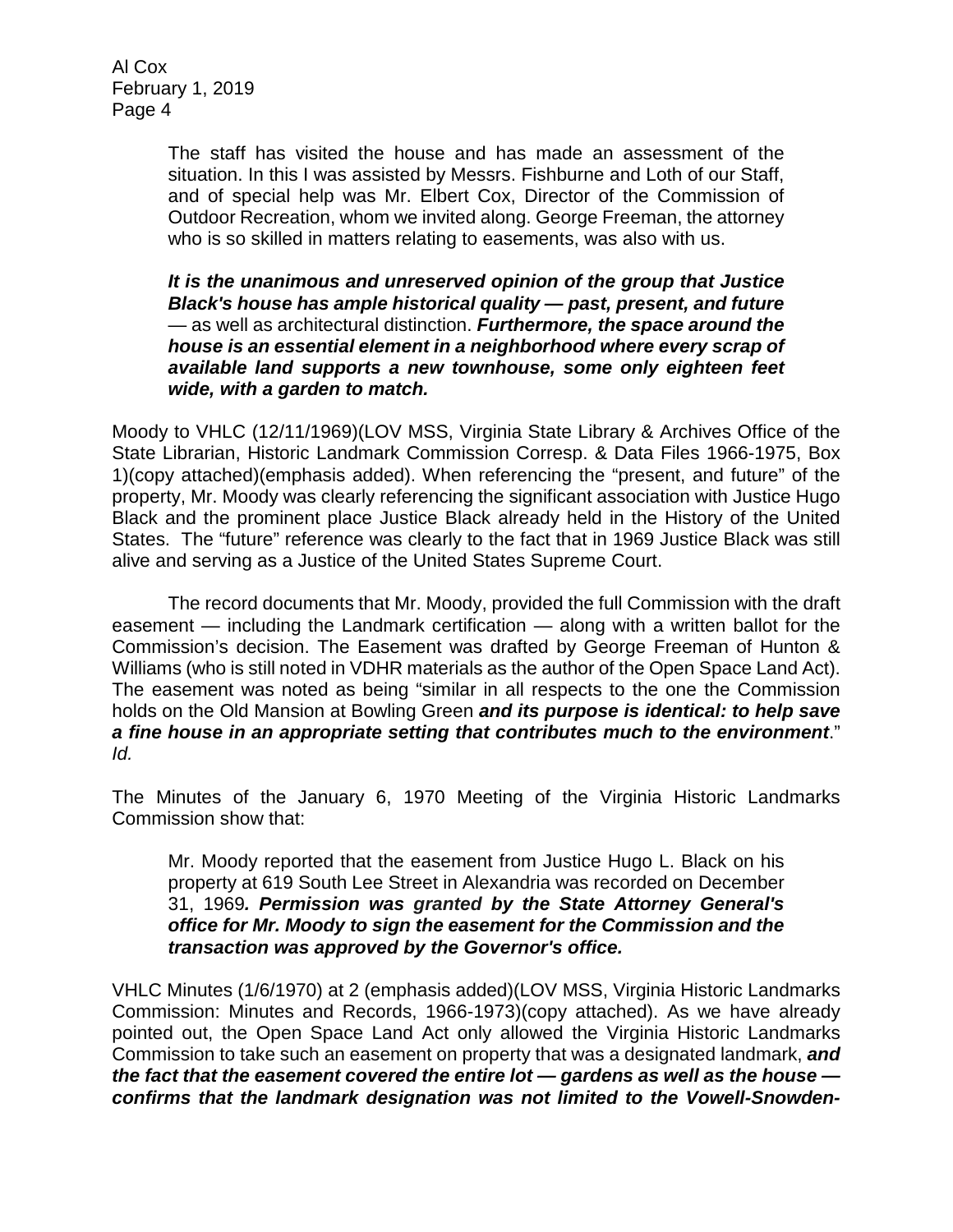### *Black House, but also included the grounds that Justice Black had assembled as open space.*

### **B. Undue Reliance on Supposed Determinations of the VDHR**

Based upon the presentations that have been made to date, we are greatly concerned that the members of the Board are under the mistaken view that the VDHR has approved the plans that are currently before the Board — including the proposed "WORKSHOP/BIKE GARAGE." But in the absence of additional guidance from the VDHR addressing the plans that are under consideration by the BAR, they have done no such thing. That is because the December 3, 2018 letter from VDHR you provided to us before the last hearing only addresses the Cunningham Quill plans dated **October 31, 2018.** Since that predates the plans considered by the BAR, and presumably does not take into account the abandonment of the originally proposed multiple-car garage, we do not believe the BAR should assume that the workshop/bike garage with its connecting structure was necessarily approved as a matter of easement interpretation by the VDHR.

Nor do we believe the Board can or should properly rely upon the easement enforcement decisions by the VDHR to bolster the arguments in favor of the applicant's plan as was extensively advocated during the prior hearing. The VDHR's easement considerations are expressly different from the preservation tasks assigned to the BAR by the City Charter and the Zoning Ordinance. Indeed, we believe that the staff of the VDHR would be shocked to learn that their easement decisions formed any basis for an approval of demolition or certificate of appropriateness by the BAR. To the contrary, under the regime established under the National Historic Preservation Act, 54 U.S.C. § 3025, et seq.; 36 C.F.R., Part 61, the BAR is the historic preservation review commission charged with the protection of historic properties. Nowhere in the Zoning Ordinance or the Board's Design Guidelines is a VDHR easement approval identified as a consideration to be given any weight whatsoever. This is especially so when there is nothing in the record before the BAR to determine what analysis was indeed undertaken by the VDHR and the reasons for their preliminary decisions.

Contrary to the argument that the VDHR easement approval should be taken as that agency's blessing of the project, the BAR should assume that the VDHR is counting on the local BAR to exercise independent judgment and control in preserving this historic Landmark within the City.

### **C. Preservation of the Historic Curve.**

We recognize that at the December 19-20, 2018 hearing, several Board members indicated that they were leaning toward approval of demolition of the historic curve on the property. But the full Board was not present at that meeting. And in some member's remarks it appeared that significant weight was being given to the prior approval of the demolition of the curve by VDHR, notwithstanding the new information that was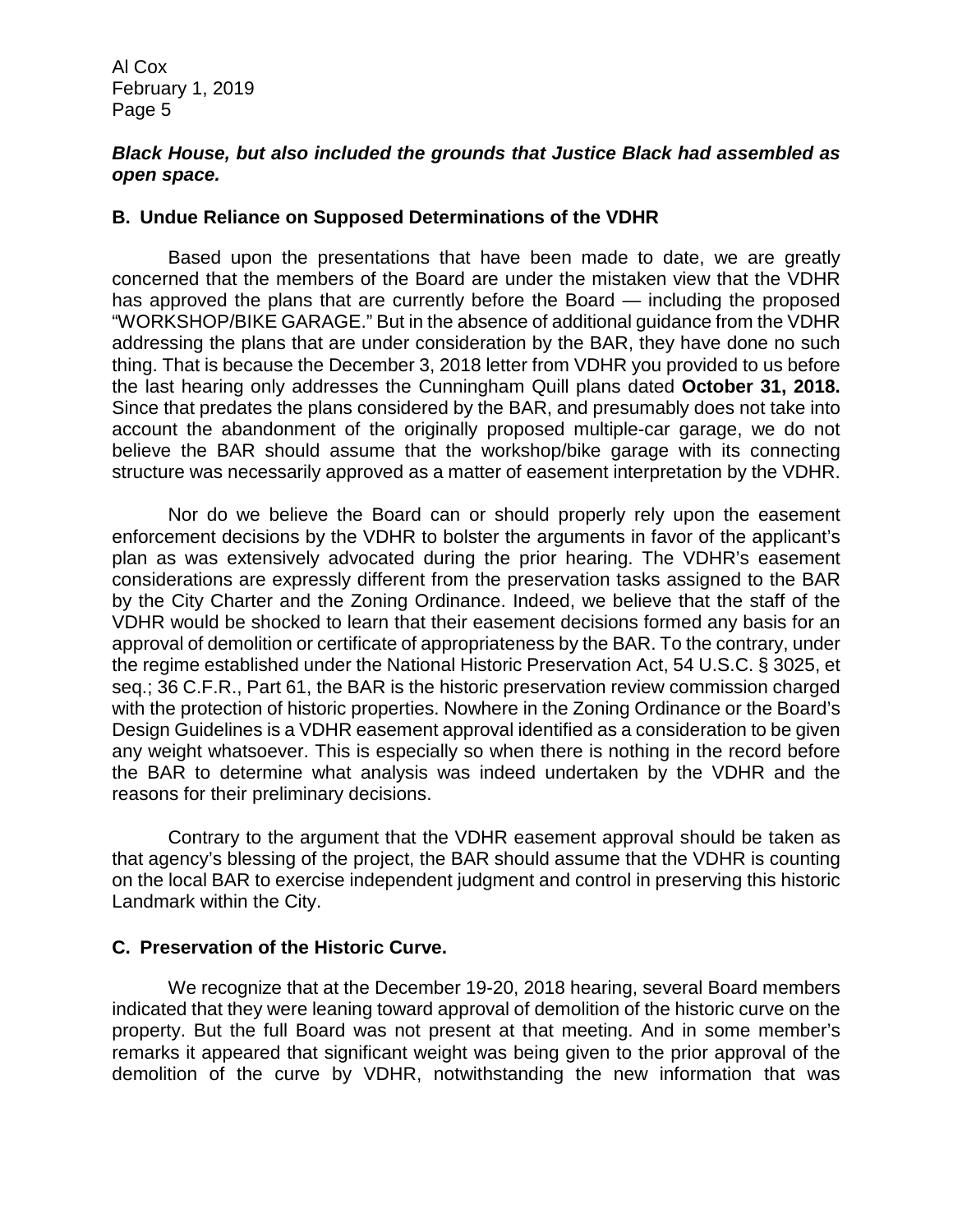developed by the BAR staff review of the site, and the additional information provided by HAF.

But in giving deference to the VDHR assessment of the proposed demolition, the Board is losing sight of the fact that VDHR did not have the new information showing that the curve is an historic feature of the property. In fact, the VDHR approval was based on the uncorrected representation that the curve was not historic. Previously VDHR has opined that the curve "*cannot be removed without documentation to substantiate it as a non-historic feature*." Letter from Megan Melinat and Elizabeth Tune to Michael Harrington (8/5/2014)(emphasis added), *citing* Department of the Interior Standard 4. 36 C.F.R. § 68.3(b)(4)("Changes to a property that have acquired historic significance in their own right will be retained and preserved.").

Because whatever indications of approval that have been given by VDHR preceded the Alexandria BAR Staff's documentation in its report — first published on December 17, 2018 based on field work performed on December 13, 2018 — that the curve is indeed a historic feature of the property dating back well into the 19th Century, the Board should not base its own approval of the demolition on the assumption that VDHR staff have given the matter full consideration based on complete information.

In short, the VDHR approvals, such as they are, were provided without the benefit of Mr. Cox's on-site inspection and verification of the historic nature of the curve. It was provided without the benefit of the Staff recommendation to deny the demolition. And it should provide no basis for justifying the demolition of this distinctive historic feature of the Hugo Black House.

We are, moreover, extremely concerned about the precedent being set by the Board with such a prominent decision to allow the demolition of this historic structure in large part because it has been inadequately maintained or because of the supposed difficulty in maintaining it. Those are neither criteria established in the Zoning Ordinance or your design guidelines and run counter to local, national and international standards for historic preservation. Design Guidelines, Demolition of Existing Structures at 1 ("It is the policy of the Boards that absolute minimum demolition of an existing structure should take place."); 36 C.F.R. § 68.3(a)(1)-(6), (b)(1)-(6), (9)-(10)(Secretary of the Department of Interior Standards); International Charter for the Conservation and restoration of Monuments, "Venice Charter" Art. 11 (1964)("The valid contributions of all periods to the building of a monument must be respected").

It has been noted by some that to a modern architectural eye the curve is an unsuccessful treatment of the problem of attaching the original kitchen dependency to the main house. But architectural "mistakes" are important components of the history of a building. Indeed, many "mistakes" become defining elements of a site.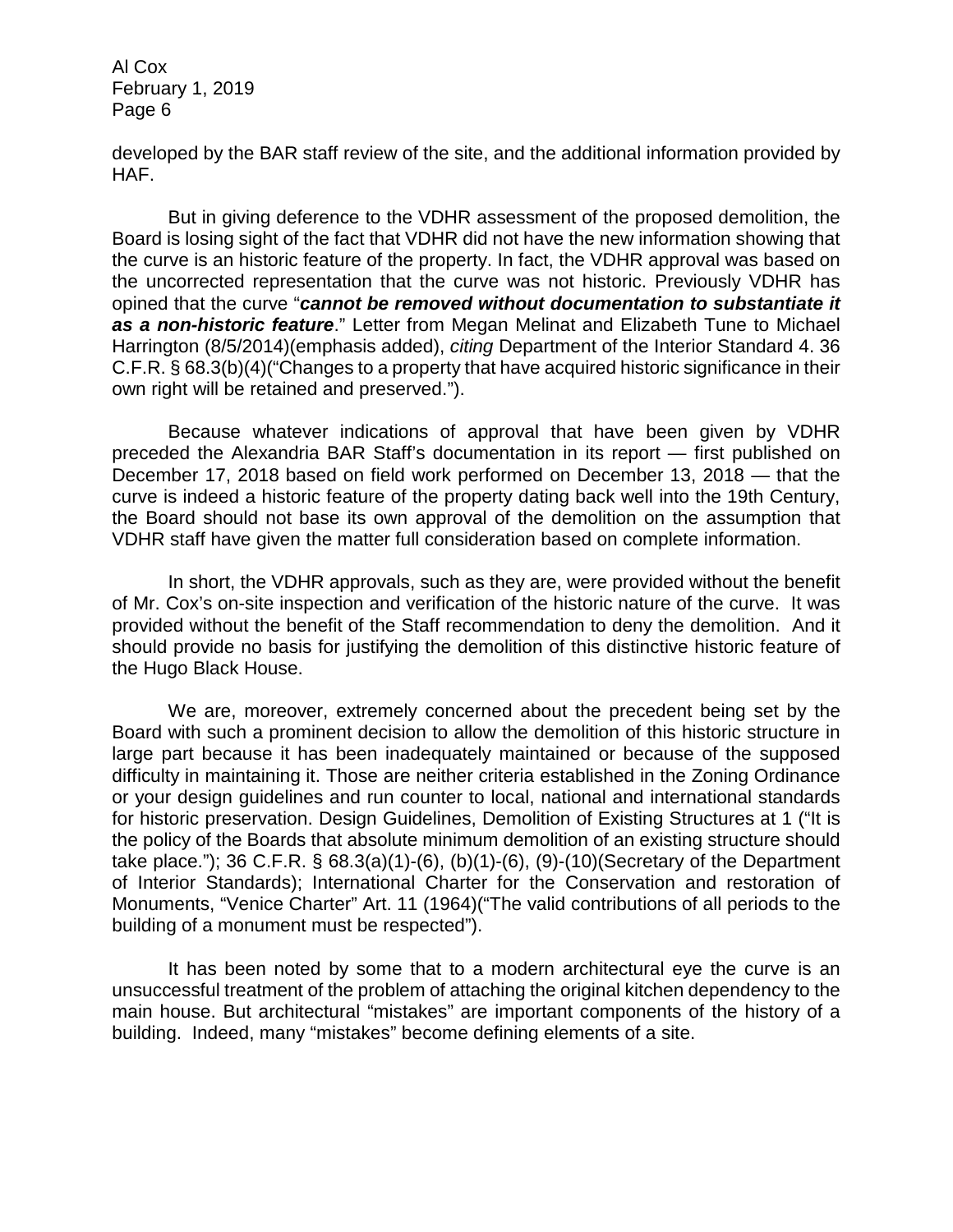#### **D. Comments on the Proposed Revisions.**

Unfortunately, the proposed revisions do not address any of the overarching concerns with the plans that HAF, HARC, Old Town Civic Association, the Alexandria Association, the Northern Virginia Conservation Council, and others concerning the scale, mass and design of these extensive additions to the property.

We do not regard the examples of hipped roof treatments to be found in old town either representative or helpful to the Board's consideration because the presentation appears to demonstrate more the unusual occurrence of this treatment in Old Town than otherwise. The examples from Williamsburg or the country estate of Mount Vernon are, of course, irrelevant in this context.

While the addition of windows to the east front of the "WORKSHOP/BIKE GARAGE" (no elevation is provided for the southern front of this building) do at least break up the blank wall previously proposed, it does not change the fact that this unnecessary structure, which cannot fulfill the originally conceived function as a "garage" will disrupt the Landmark open space. Nor is there any necessity or architectural desirability for the one story "Pergola" connecting the kitchen "pavilion" to what is no longer a "garage". Retention of this feature only emphasizes the obstruction to the Landmark open space to no purpose.

The montages of the 600 Block of South Lee Street simply reinforce the point that was expressed by some members of the Board that the proposed plans are not in keeping with the street scape and neighborhood of Old Town in general and the 600 Block on South Lee Street in particular. Even the revised window treatments proposed are out of keeping with the neighborhood.

Given the prominence of this proposed project the Board should be careful and conscious of the precedents it will be setting in this approval process. No doubt we will see the extensive additions being made to this landmark property cited over and over again in the future to justify the replication of each feature approved here as being suitable everywhere in the historic district.

\* \* \*